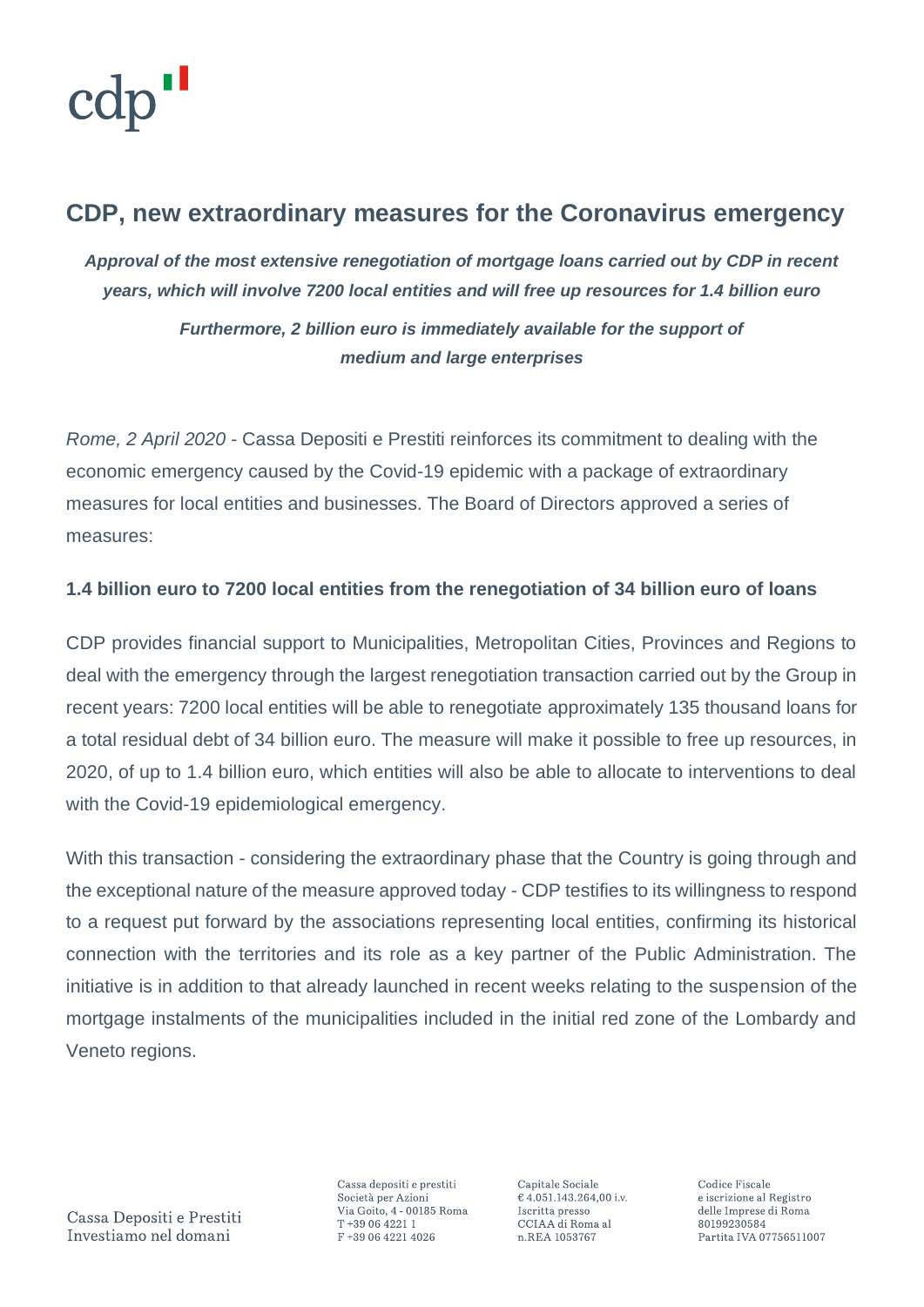## **2 billion euro immediately available in support of medium and large enterprises**

New business line by CDP, which allows financing of up to 2 billion euro to support the financial requirements of medium and large enterprises (indicatively with a turnover above 50 million euro) for temporary liquidity needs, support for working capital and support for the investments envisaged in companies' development plans.

The initiative aims to provide immediate liquidity to companies pending the operational start of the guarantee mechanisms envisaged by Law Decree "Cura Italia" (article 57 of decree no. 18 of 17 March 2020).

The disbursement of the funds may also take place in pooling with other financial institutions, through loans with a CDP share amounting between 5 million euro and 50 million euro and lasting up to 18 months.

## **The measures launched in recent weeks**

The measures approved today follow the 17 billion euro action plan to support the Italian economy launched by CDP in recent weeks.

The package already launched provides for the supply of liquidity at low interest rates for SMEs and Mid-caps through the banking system; the granting of subsidised loans, guarantees and moratoriums on medium-long term loans to support the export and internationalisation activities of SMEs, the deferral of the payment of instalments due in 2020 of mortgage loans for the municipalities located in the first red zone.

All extraordinary measures for companies and local entities are available on cdp.it/conlitalia

Cassa Depositi e Prestiti Investiamo nel domani

Cassa depositi e prestiti Società per Azioni Via Goito, 4 - 00185 Roma T+39 06 4221 1 F+39 06 4221 4026

Capitale Sociale € 4.051.143.264,00 i.v. Iscritta presso CCIAA di Roma al n.REA 1053767

Codice Fiscale e iscrizione al Registro delle Imprese di Roma 80199230584 Partita IVA 07756511007